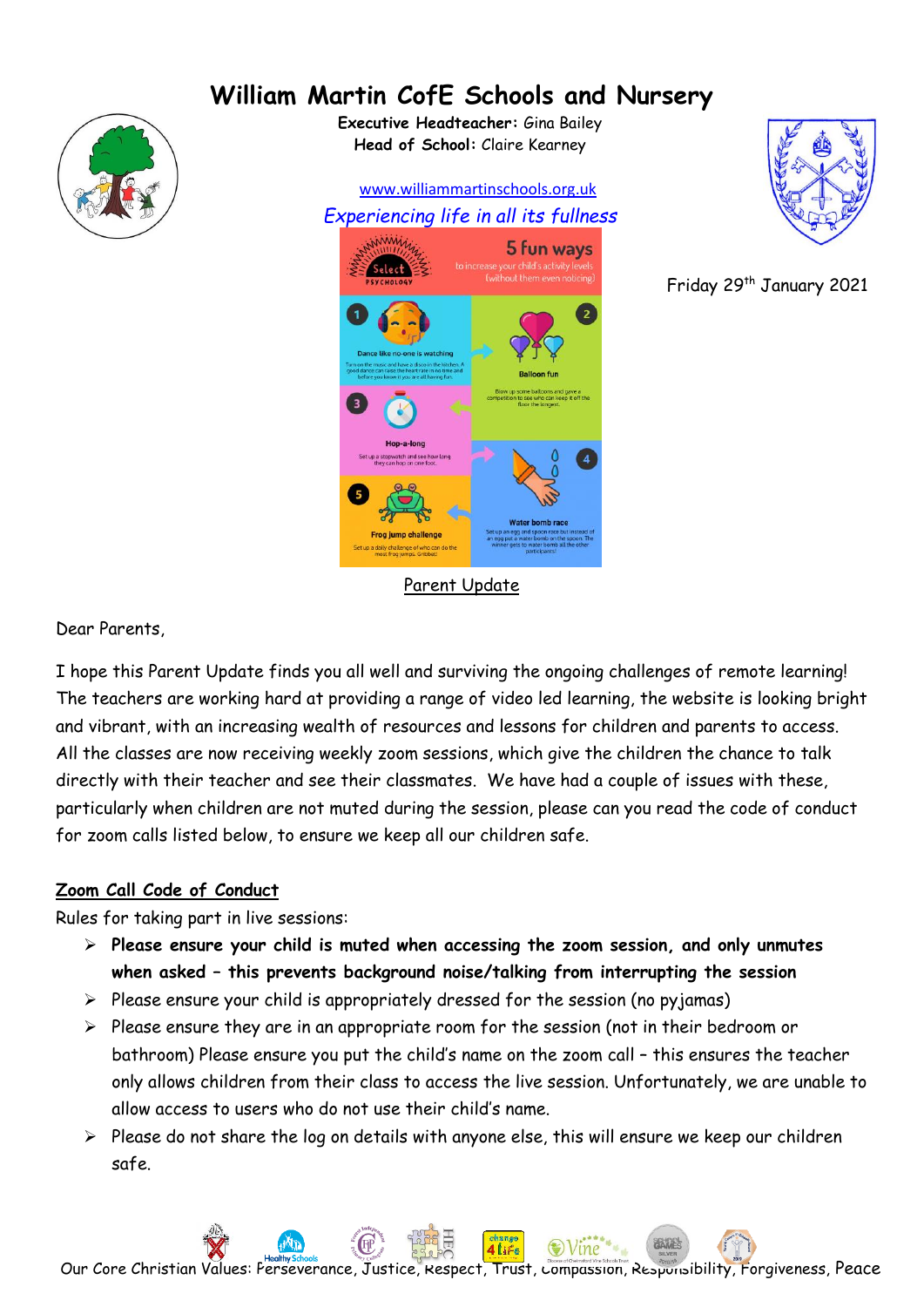➢ Please remind your child that the expectations for behaviour remain the same on zoom sessions as they are in school based lessons

# **Class Pages**

Please check your child's class page at the beginning of the week, their timetable of lessons, with all the links you need are on there. We also ask that your child watches the learning videos posted on each weeks learning, it really helps the children to understand what they need to do, as their teacher will explain their work on the pre-recorded video of the lesson.

# **Key Worker & Vulnerable Children Bubbles**

Please can you ensure that children are collected promptly at 15.15 at the end of the day. There have been several instances of children being collected late.

# **Website**

The school continues to develop the school website, which is the main way that remote learning is being delivered to our families. We have developed several subject based pages which are well worth a look at!

# **Children's wellbeing page:**

<https://williammartinschools.org.uk/curriculum-and-classes/childrens-well-being/> This contains ideas and videos for activities, breathing exercises, cosmic yoga, growth mindset, advice and fun videos to watch to help your child to maintain their well-being.

#### **PE in Lockdown:**

<https://williammartinschools.org.uk/curriculum-and-classes/pe-in-lockdown/>

This contains links to live PE events, exercise and skills videos, Harlow gymnastics training videos, Vine PE lessons, Joe Wicks, Just Dance lessons and even Dinosaur PE!!

#### **Science:**

<https://williammartinschools.org.uk/science/>

Mrs Steven's (Year R) has recorded Science lessons videos, which are appropriate for all children to watch, there are also videos of experiments that children can try at home, with adult permission and support. There are also links to BBC bitesize Science if your child wishes to learn more about this subject.

We are also developing the RE and Reading Corner pages, which should be going live next week!

#### **Half Term Holiday**

School will be closed for half term the week beginning the 15<sup>th</sup> February 2021.

#### **Re-opening of School to all Children**

As stated by the Government, the earliest date for the re-opening of school will be the 8th March 2021, we will keep you updated on this as soon as the DFE updates us on this.

Our Core Christian Values: Perseverance, Justice, Respect, Trust, Compassion, Responsibility, Forgiveness, Peace

 $\odot$ Vine